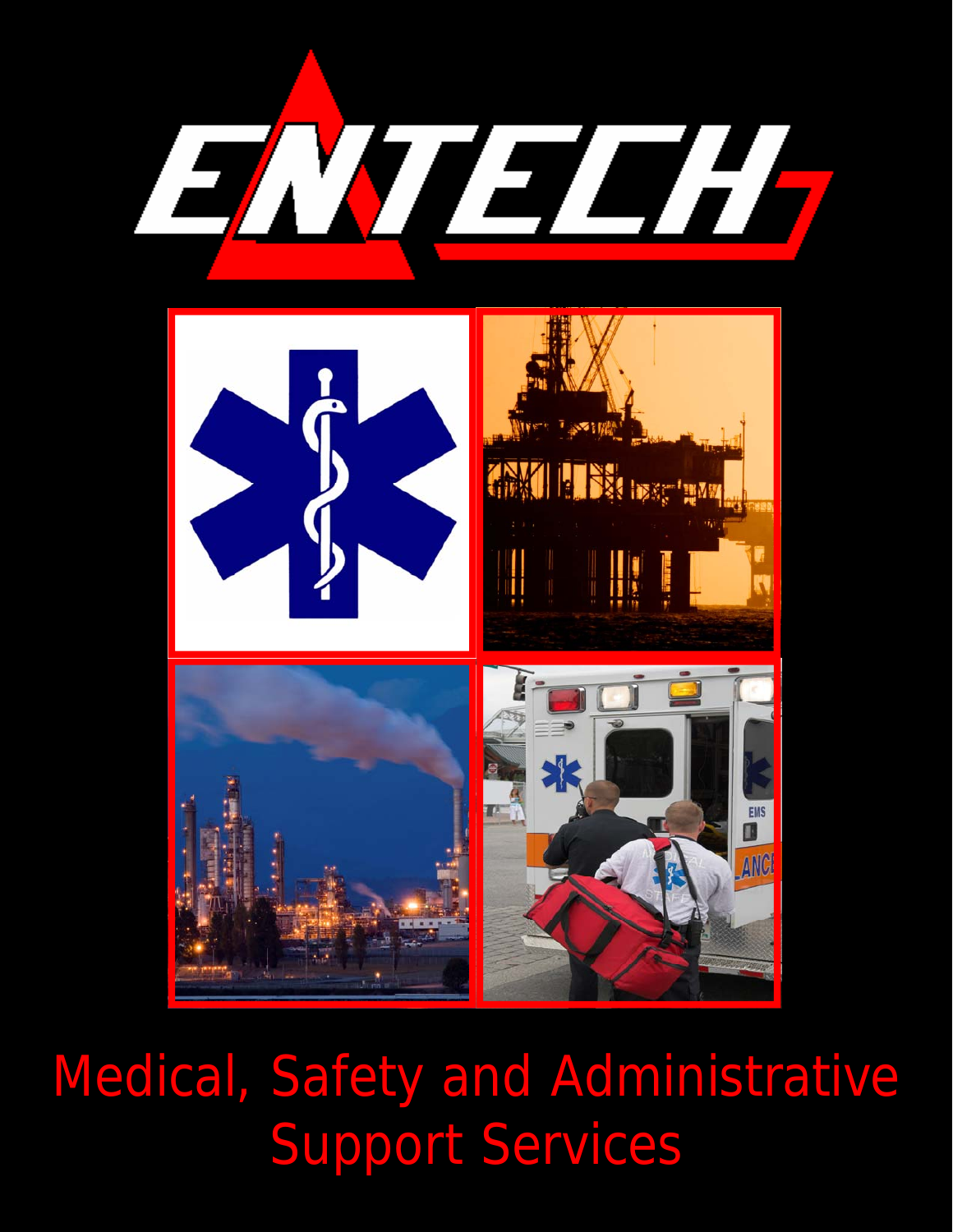# **About Entech**

### **History**

Entech started operations in 1989 as a spinoff of it's sister company Secorp Industry to provide Medical, Safety and Clerical support to the Oil and Gas, Construction and General Industry. The spinoff of the Entech name was done to brand the Entech name to our specific services. Secorp was one of the original medical providers to the oil in gas industry with jobs dating back to the mid 1970's. In Entech's seventeen years of service we have had the opportunity to work for many customers all over the world. Entech's services have been performed in state of the art facilities to extreme remote conditions such as in the jungles of Mozambique Africa. Whatever the environment Entech has been very successful at satisfying our customers individual needs which continually change based on the many different projects our customers perform.



## **Mission Statement**

The ultimate goal of Entech is to provide the best-designed and managed worksite safety, medical and/or administrative assistant program available. Our programs are tailored to the needs of each worksite management team and initiated in the field utilizing a continuous improvement philosophy. Use of our services at the worksite will provide a safer working environment for our business partners. We are committed to creating and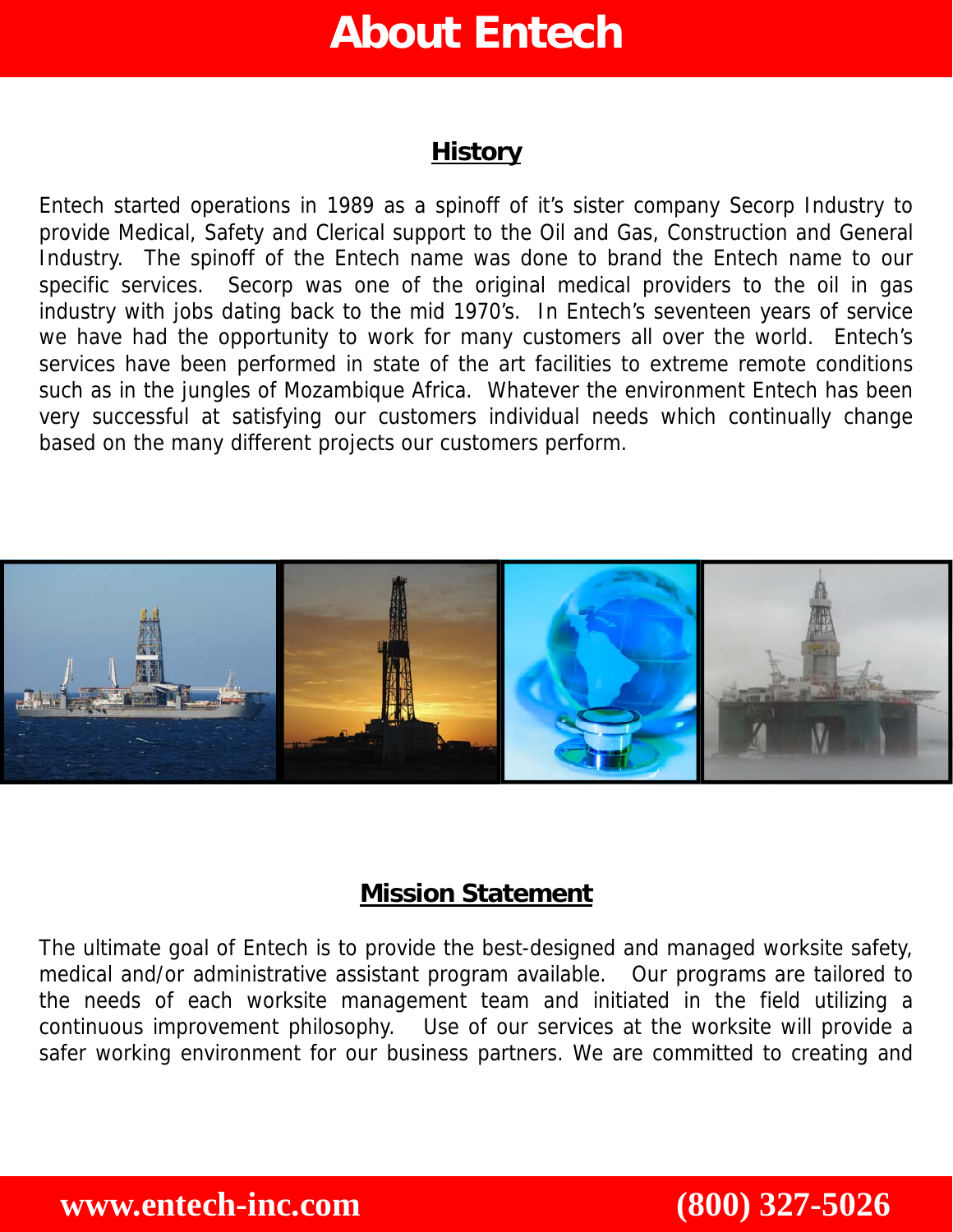# **Medical Support Services**

Working in the oil and gas exploration and production field often puts our employees in areas far removed from western level health and emergency care. We, at Entech, are able to bring western level health care to your operation through our remote paramedic support program. We can provide highly, specially trained remote paramedics and equipment directly to your work site, anywhere in the world. Entech is familiar and experienced with providing remote medical care to most oil producing countries for many major operators and drilling contractors.

### **Internal Advanced Clinical Skills Training Program**

- Clinical Assessment
- Diagnostic Techniques
- Minor Wound Management
- Simple Suturing
- Antibiotic Therapy
- Otolaryngology
- Ophthalmology
- Upper Respiratory Disorders and Treatment
- Gastrointestinal Disorders and Treatment
- Paralytic Drugs and Therapy
- Barotrauma
- Flight Physiology
- 12-lead EKG interpretation
- Thrombolytic Therapy
- Central Venous Line Placement
- Advanced Venous Access
- Advanced Pharmacology
- Chest Tube Placement
- "Tropical" Disease Medicine

## **Wide Range of Medical Certifications**

First Responders Nationally Registered EMT-B Nationally Registered EMT-P Advanced Cardiac Life Support Basic Trauma Life Support Cardiopulmonary Resuscitation Diver Medic Training

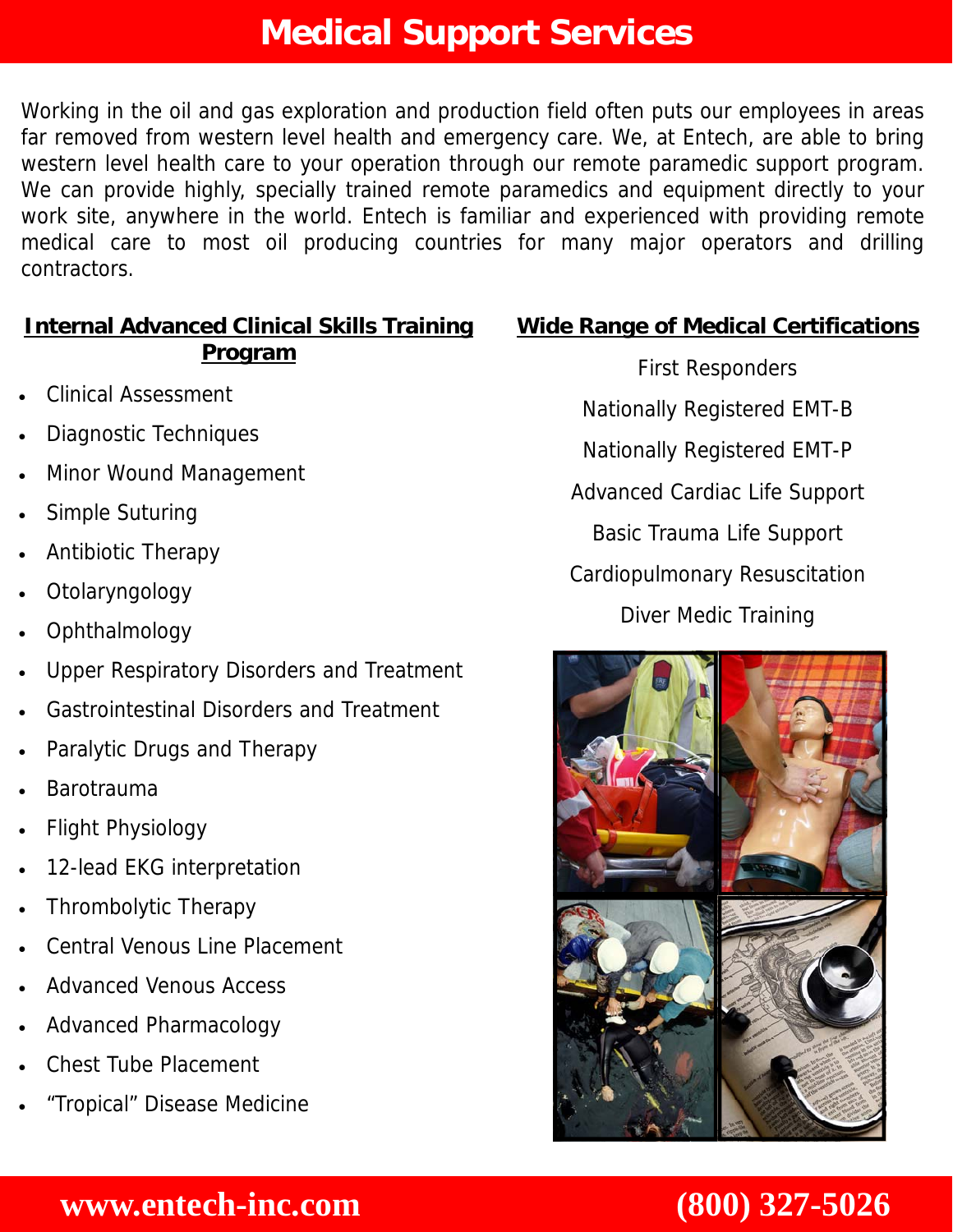# **Medical Support Services**

### **Medical Direction**

All of our paramedics are under the medical supervision of our Medical Director, Kevin Rittger, M.D. Dr. Rittger who is very familiar with occupational medicine and is an emergency department physician based in Houston, Texas. He is very familiar with the industrial and remote environment and the medical care needed to protect the personnel working therein. Dr. Rittger is available 24-hours a day for medical consultation with the medics on location. He reviews all patient contacts for proper patient care and procedures. Dr. Rittger also has direct oversight of the Training and Continuing Education



### **Remote Medical Package**

Entech utilizes an equipment package specifically designed for the harsh, remote environment. We use a standard medical package that is then modified to suit a particular region or location.

### **Responsibilities**

- Emergency care of sick and injured personnel on location
- Routine medical care of non-emergency patients on location
- Maintain accurate patient records for all patients entering the clinic
- Maintain medical supply inventory to assure proper levels for patient care
- Maintain a current copy of Entech Medical Protocols on location
- Perform health and hygiene inspections as required by customer
- Assist in accident investigation and reporting as required by customer
- Advise site supervisor of any trends in medical cases or health problems onsite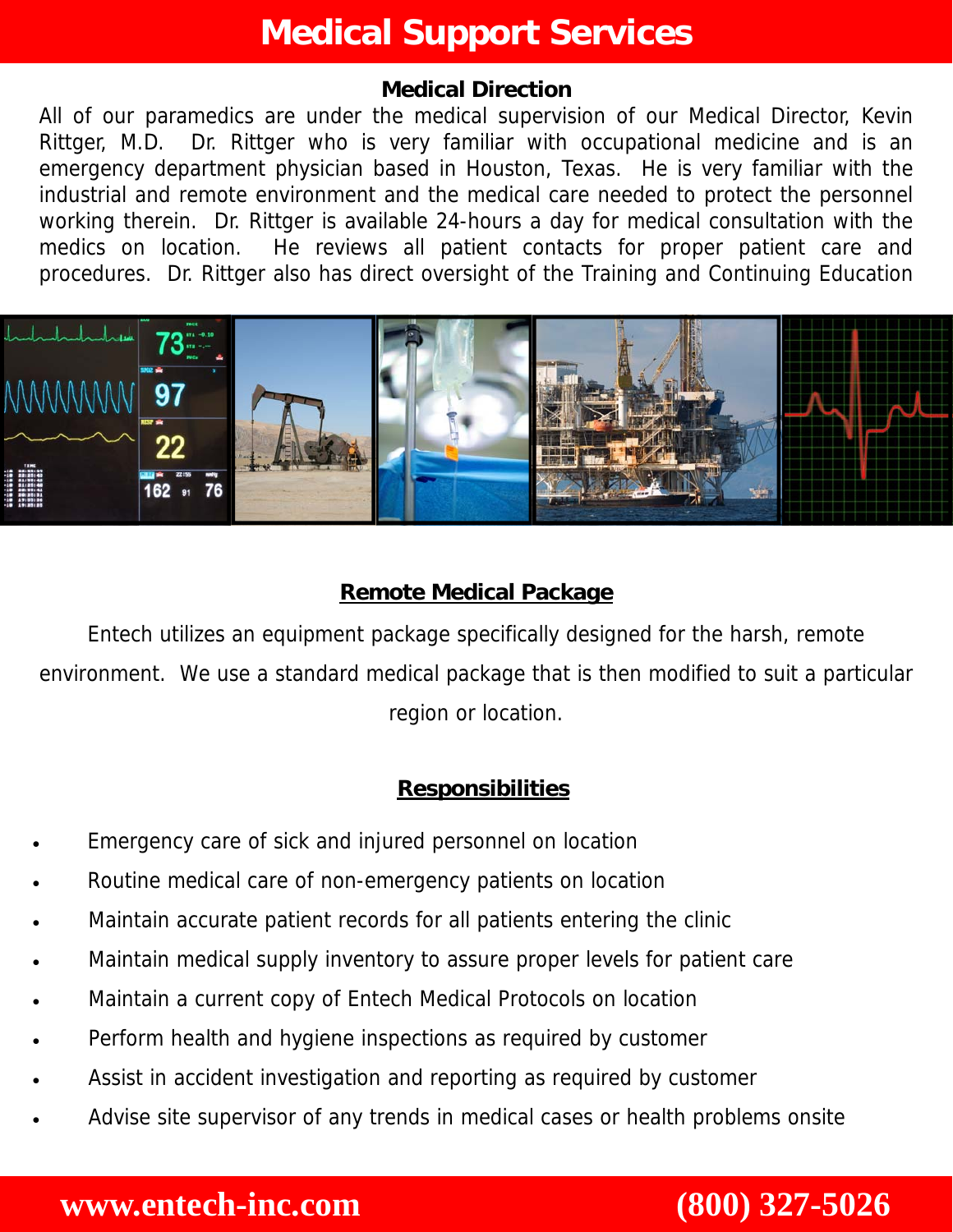# **Safety Support Services**

It has been proven that a proper in-depth safety program can reduce accidents and risks in heavy industry. Entech can provide your work site with specially trained safety technicians or medic/safety technicians to assist you in implementing your safety program. Our medics are well versed in safety application, behavioral safety, job safety analysis, etc. and can help make your work site the safest working environment possible.

### **Sample of Job Duties**

- Facilitation of Safety Meetings
- HLO (Helicopter Landing Officer)
- Assist in Maintenance of HSE Information for Facility
- Assist with Incident Causal Analysis
- Implementation of Customers Safety Programs on Location
- Performs Safety Inspections on Customer Site
- Assist in Communications
- Assist in Administrative Duties as needed by Customer
- Audits for Compliance with applicable Regulations
- Perform Safety Training where applicable

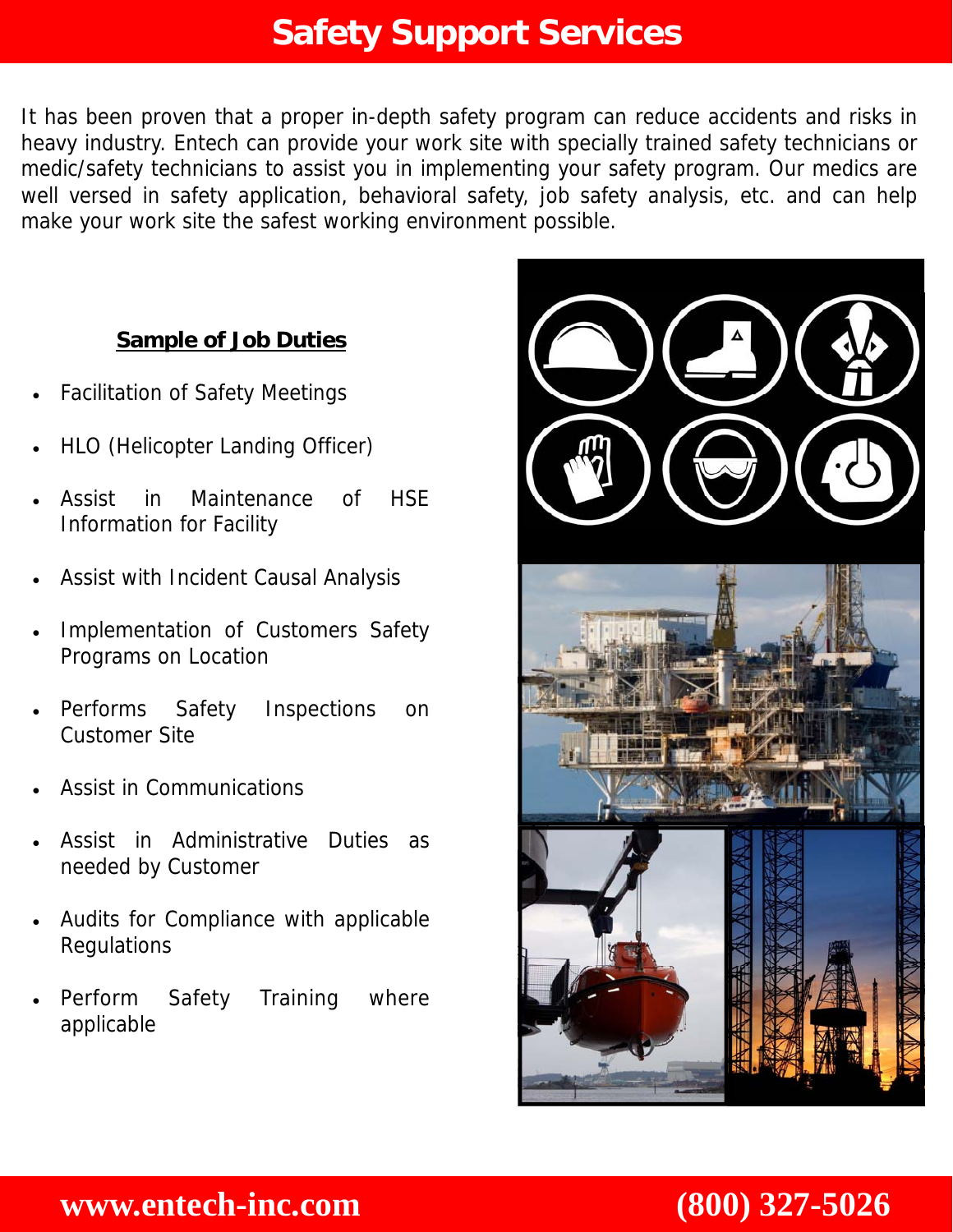# **Administrative Assistant Service**

Entech's Administrative Assistant Service can offer a solution to the demands placed upon the operator of an oil and gas location. An Administrative Assistant can assist in the timely and efficient completion of the various reports, manifests, tracking forms, and other clerical necessities which demand a supervisor's time that could be better spent monitoring operations.

### **Skills/Job Functions**

- Assist with Completion of Daily Reports
- Daily Cost Tracking
- Invoice Facilitation
- **Manifesting**
- **Dispatching**
- Site Specific Orientations
- Maintain MSDS
- Rental Tool Tracking





### **Training and Experience**

- Computer Literate
- Familiar with Oil and Gas Operations
- Basic OSHA Training
- Safe Gulf Trained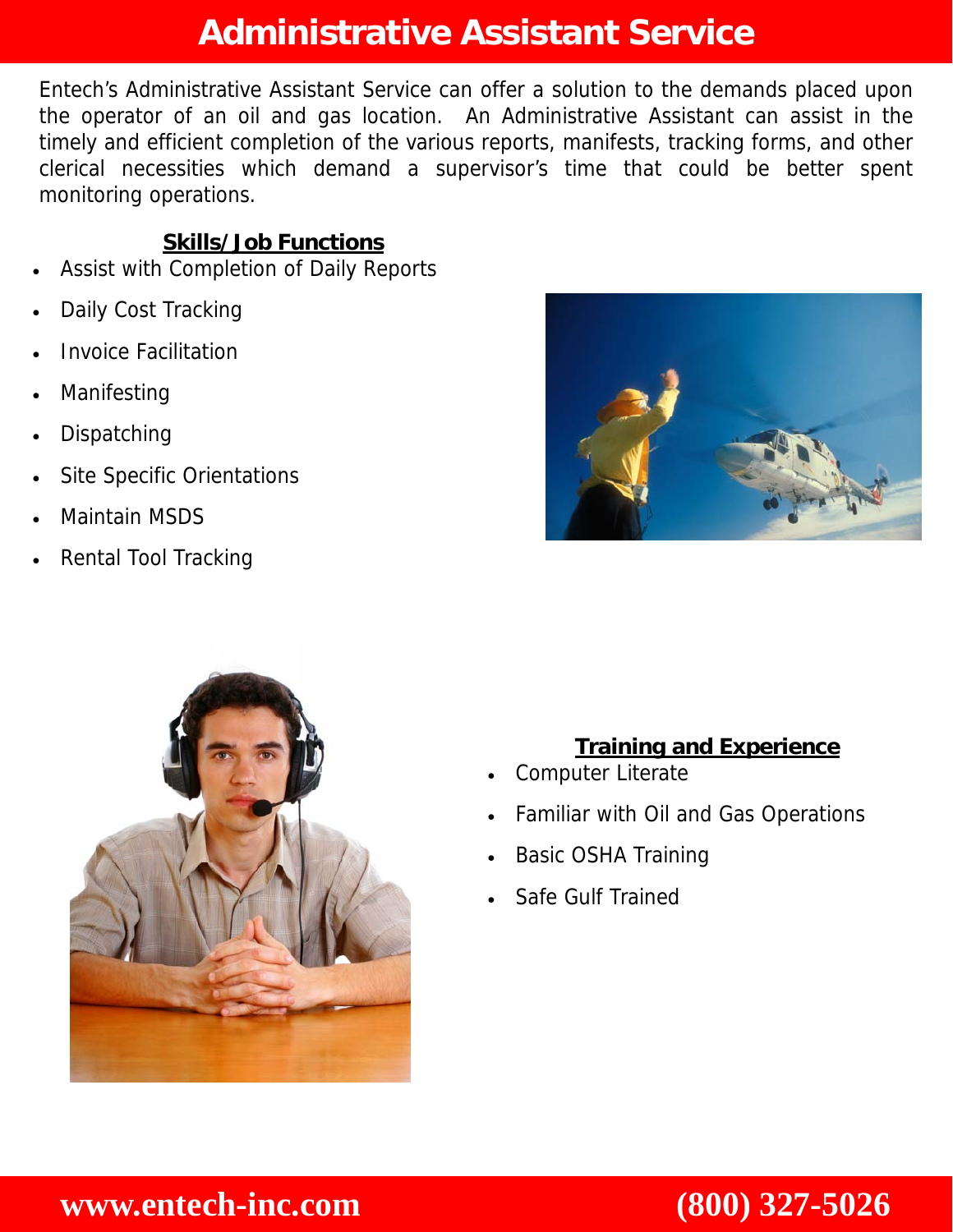# **Combination of Service's**

During the many years of Entech's Operations we have successfully implemented a combination of our services to meet our customers expectations. Entech has accomplished this by having clearly defined position profiles containing each positions roles and responsibilities communicated to each of our technicians prior to beginning any work. We then take these core Position Profiles and review them with each individual customer to make any needed adjustments and combinations to the roles and responsibilities to meet the needs of the individual customer and project. This process of engaging our customer to ensure Entech understands the expectations prior to the start of a project has helped Entech provide quality service to our customers and ultimately the customer satisfaction Entech strives to achieve.

### **Service Combinations**

EMT-B/Safety Officer Safety Officer/Admin Assistant EMT-B/Admin Assistant EMT-P/Safety Officer EMT-P/Admin Assistant